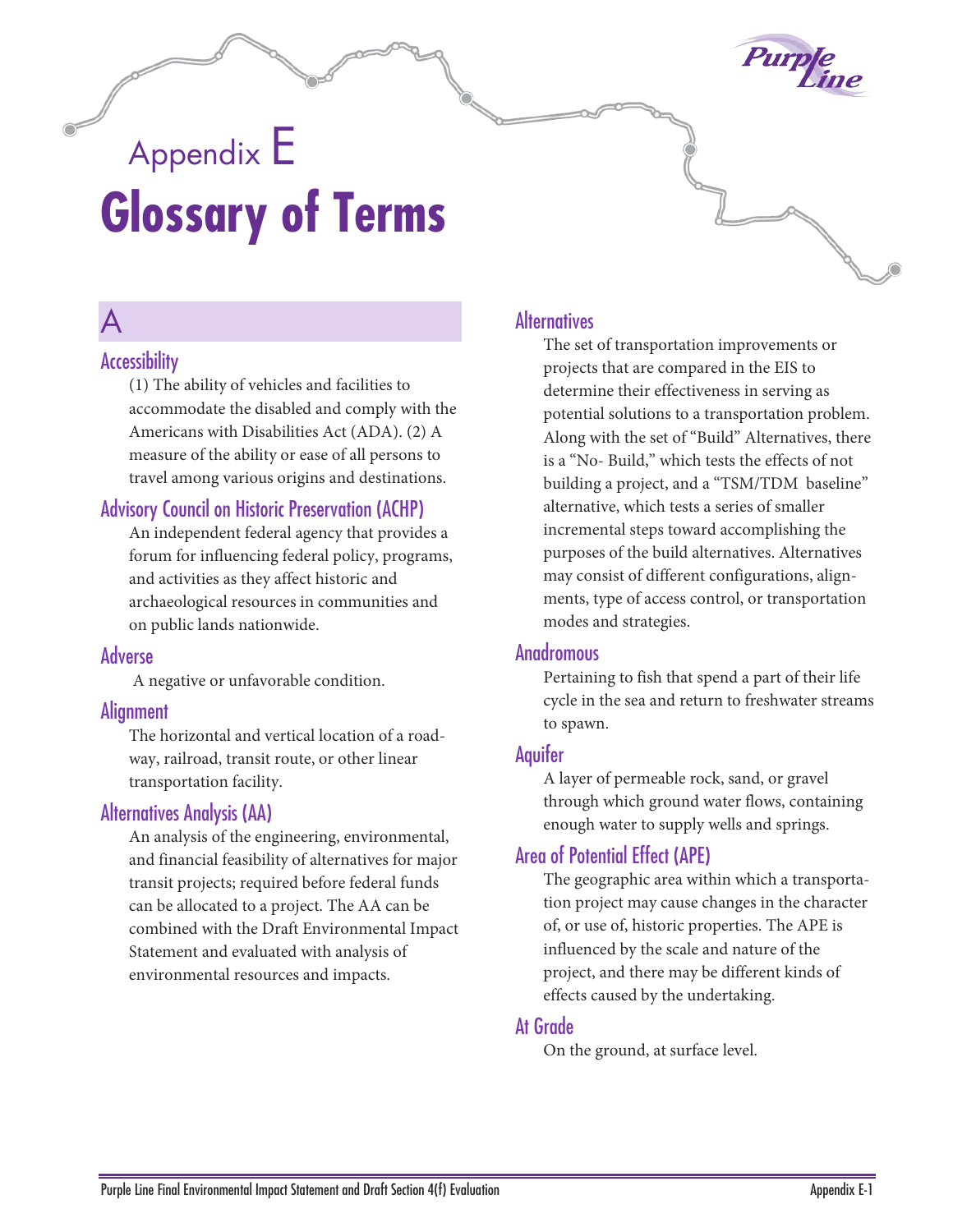#### At-Grade Crossing

Same as a "grade crossing." A rail crossing with roadways or streets on the same level as the tracks, resulting in a level intersection of both modes. See grade separation.

#### Avoidance

The act of avoiding or keeping away from impacting on something or someone.

# B

#### Baseline Alternative

In the AA/DEIS, an alternative that seeks to attain as many as possible of the goals of the build alternatives through a series of smaller, less expensive measures. Under NEPA, the baseline is called the Transportation System Management (TSM) alternative. The Federal News Starts process requires a robust alternative called the (New Starts) Baseline Alternative.

#### Below grade

Placed below the ground surface, as with a subway or tunnel.

#### BIBI

Benthic Index of Biotic Integrity. An index that compares the macroinvertebrate community within a given stream to reference macroinvertebrate communities in the least-impaired streams using a series of metrics.

#### Build Alternative

A project alternative that involves a major capital investment.

#### Bus

Rubber-tired vehicles operating on fixed routes and schedules on roadways. Buses are powered by diesel, gasoline, battery, or alternative fuel engines contained within the vehicle.

#### Bus Rapid Transit (BRT)

A rubber-tired rapid transit mode that is a permanently integrated system of facilities, services, and amenities that collectively improve the travel time, reliability, and identity of traditional bus transit. BRT routes may be in exclusive right of way, reserved lanes in streets, or lanes shared with other traffic. These systems often use intelligent transportation systems technology, priority for transit, rapid and convenient fare collection, and integration with land use policy in order to substantially upgrade bus system performance.

#### Busway

Exclusive roadway reserved for buses and emergency vehicles.

# C

#### Capital Costs

The one-time expenses incurred to design and build a transit system.

#### Catadromous fish

Fish that live most of their lives in freshwater, but migrate to seawater to spawn. American eels are catadromous.

#### Catenary System

An electric power system using an overhead contact wire and its supporting cables and wires. The contact wire provides an electrical power source for vehicles via pantographs, the contact mechanism on the roof of the vehicles.

#### Clean Air Act (CAA)

Federal legislation that sets air quality standards. Sometimes cited as CAAA, Clean Air Act and Amendments of 1990.

#### **Conductivity**

A measure of the ability of water to conduct an electric current. It is related to the type and concentrations of dissolved ions in the water.

#### **Connectivity**

Connecting various transportation modes and services to minimize wait times between transfers and reduce overall travel time.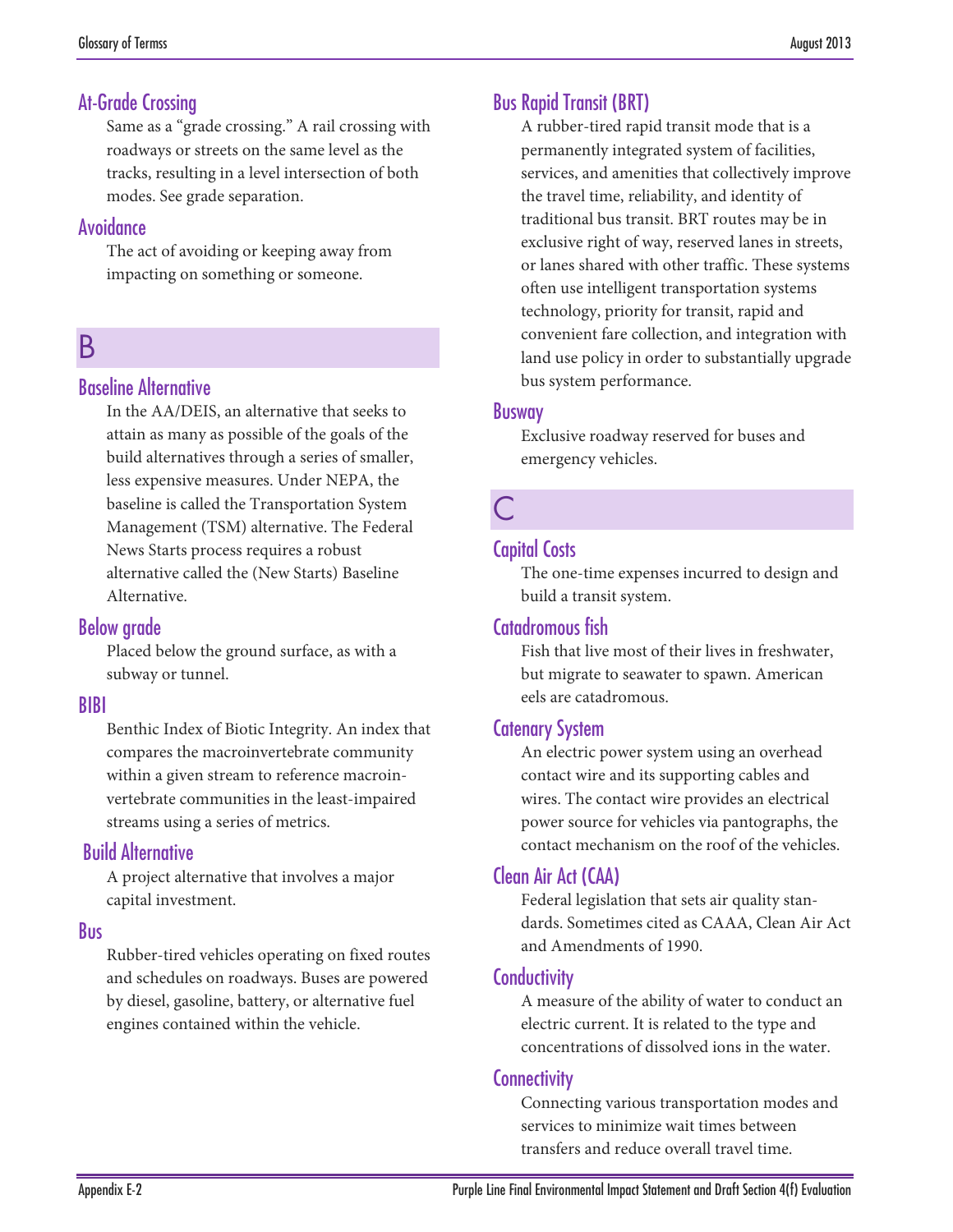# Constrained Long Range Plan (CLRP)

Responds to federal requirements that funding sources be identified for all strategies and projects included in long-range plans. Updated at least every three years, the CLRP lists those projects and strategies that can be implemented over the planning period with funds that are reasonably expected to be available. The CLRP also lists aspiration projects that are not funded.

# Consolidated Transportation Program (CTP)

The Maryland CTP presents the detailed listings and descriptions of the capital projects that are proposed for construction, or for development and evaluation during the next six-year period.

#### Construction Impact

Temporary impact that would occur while a project is under construction.

#### Constructive Use Impact

An impact adversely impacting activities on or enjoyment of a property without directly acquiring the property or any portion of the property. A new noisy project adjacent to a previously quiet outdoor theater would be an example of a constructive use impact.

#### **Corridor**

A long, generally slender land area surrounding an existing or planned transportation facility. In relation to transit projects, the corridor generally defines the area that would be served by the facility. The general purpose of a corridor is to define a study area for future transportation planning improvements.

# Cost Effectiveness Index

A measure of the effectiveness of a transit project using measured cost per new rider. The Federal Transit Administration has replaced this measure with Transportation System User Benefit.

### Cultural Resources

Archaeological and historic resources eligible for or listed on the National Register of Historic Places. Cultural resources include buildings, sites, districts, structures, or objects having historical, architectural, archaeological, cultural, or scientific importance.

### Cumulative Impact

Impact that "results from incremental consequences of an action when added to other past and reasonably foreseeable future actions." The cumulative effects of an action may be undetectable when viewed in the individual context of direct and indirect impacts but can add to other changes and eventually lead to a measurable environmental change. Potential cumulative effects on the environment must be assessed as required by the National Environmental Policy Act (NEPA).

### Cut and Cover

A tunnel construction method that involves excavating a large trench, building a roof structure, and then covering it with earth.

# D

# de minimis

Of insufficient significance. A *de minimis* contribution means that the environmental conditions would essentially be the same whether or not the proposed project is implemented. Used to evaluate impacts to parks under a 4(f) evaluation.

#### Dedicated Lanes

Travel lanes used solely for transit vehicles, separated and protected from parallel traffic, but which crosses roads, driveways, and pedestrian pathways at-grade. Separation may be achieved by mountable or un-mountable curbs, barriers, or fences. If the transit is light rail, protection at grade- crossings would be provided at some locations by railroad-style flashers and gates if required, or traffic signals at others.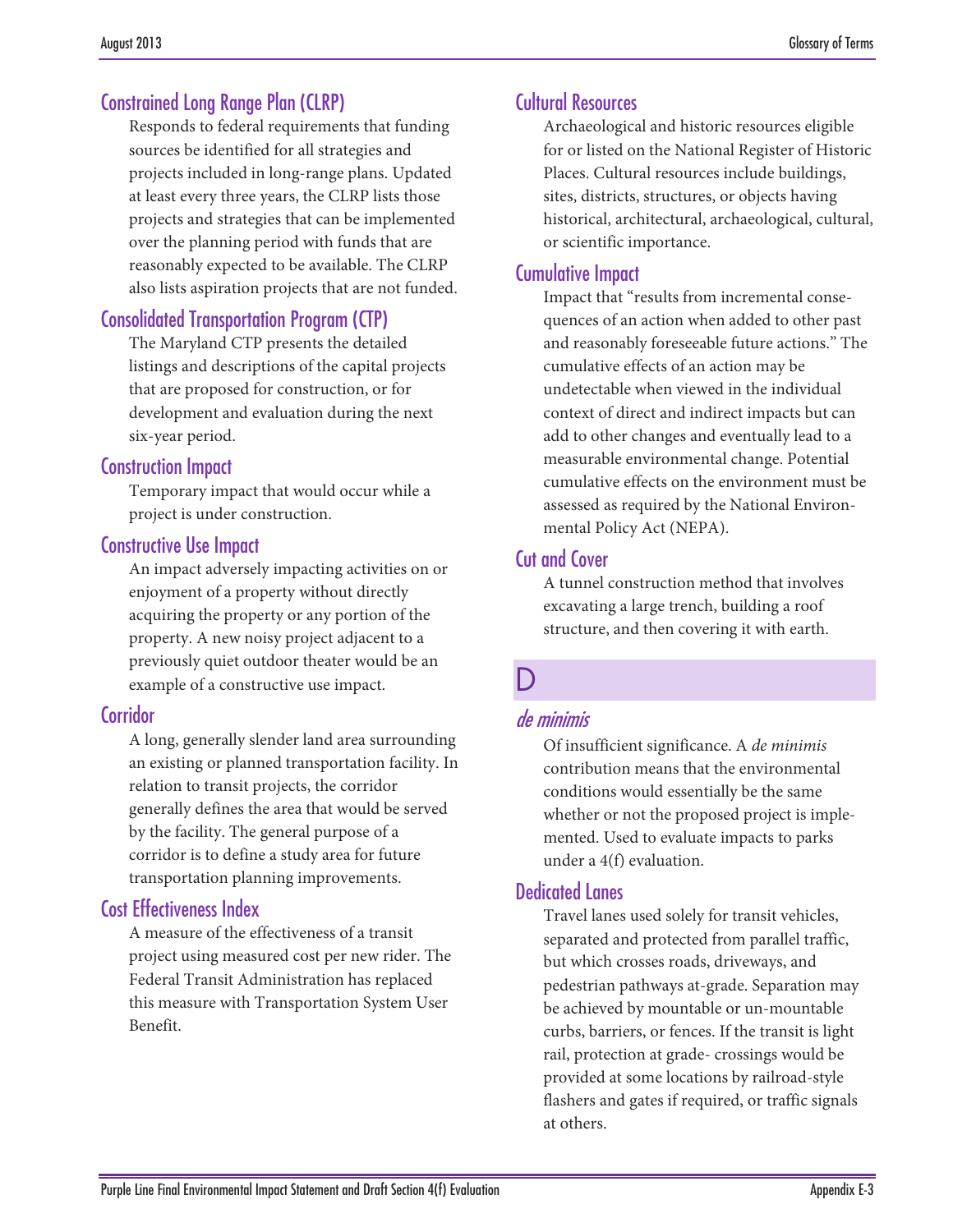#### Demand Forecasting

A technique of estimating the number and travel times of potential users of a system.

### Desian Speed

The speed used for design and relationship of the physical features of a highway or rail that influence vehicle operation. It is the maximum safe speed that can be maintained over a specified section of highway or rail when conditions are favorable (i.e., clear, dry, daylight).

#### Design Year

The year for which the facility is designed. The transit facility should be able to handle the traffic forecasted for that year, which is generally 20 to 25 years in the future.

# Determination of Eligibility

The process of assembling documentation to render professional evaluation of the historical significance of a property. Departments of Transportation, in consultation with the State Historic Preservation Office, apply the National Register of Historic Places criteria when deciding matters of historical significance.

# Dissolved Oxygen (DO)

The amount of free (not chemically combined) oxygen dissolved in water, wastewater, or other liquid, usually expressed in milligrams per liter, parts per million, or percent of saturation.

#### Double Track

Two sets of tracks side by side, most often used for travel in opposite directions.

#### Draft Environmental Impact Statement

See Environmental Impact Statement.

#### Dwell Time

The time, in seconds, that a transit vehicle spends at each stop waiting for passengers to alight and board.

# E

#### **Easement**

A temporary or permanent right to use the land of another for a specific purpose sometimes referred to as a "deed restriction." Easements may be purchased from the property owner or donated by the owner.

### **Effects**

"Effects" and "impacts" are synonymous. Effects include ecological, aesthetic, historic, cultural, economic, social, or health, whether direct, indirect, or cumulative. Effects may also include those resulting from actions that may have both beneficial and detrimental effects, even if on balance the agency believes that the effect will be beneficial. Effects include (1) direct effects that are caused by the action and occur at the same time and place and (2) indirect effects that are caused by the action and are later in time or farther removed in distance but are still reasonably foreseeable. Indirect effects may include growth-inducing effects and other effects related to induced changes in the pattern of land use, population density or growth rate, and related effects on air and water and other natural systems, including ecosystems.

#### Electrofishing

A method of collecting fish in which fish are momentarily stunned by an electrical current passing through the water, allowing for capture and examination.

#### Elevated Guideway

A guideway that is positioned above the normal activity level (e.g. elevated over a street) either on an embankment or on a bridge.

#### Eminent Domain

Authority of an agency to acquire property at fair market value for public purposes. Also known as condemnation.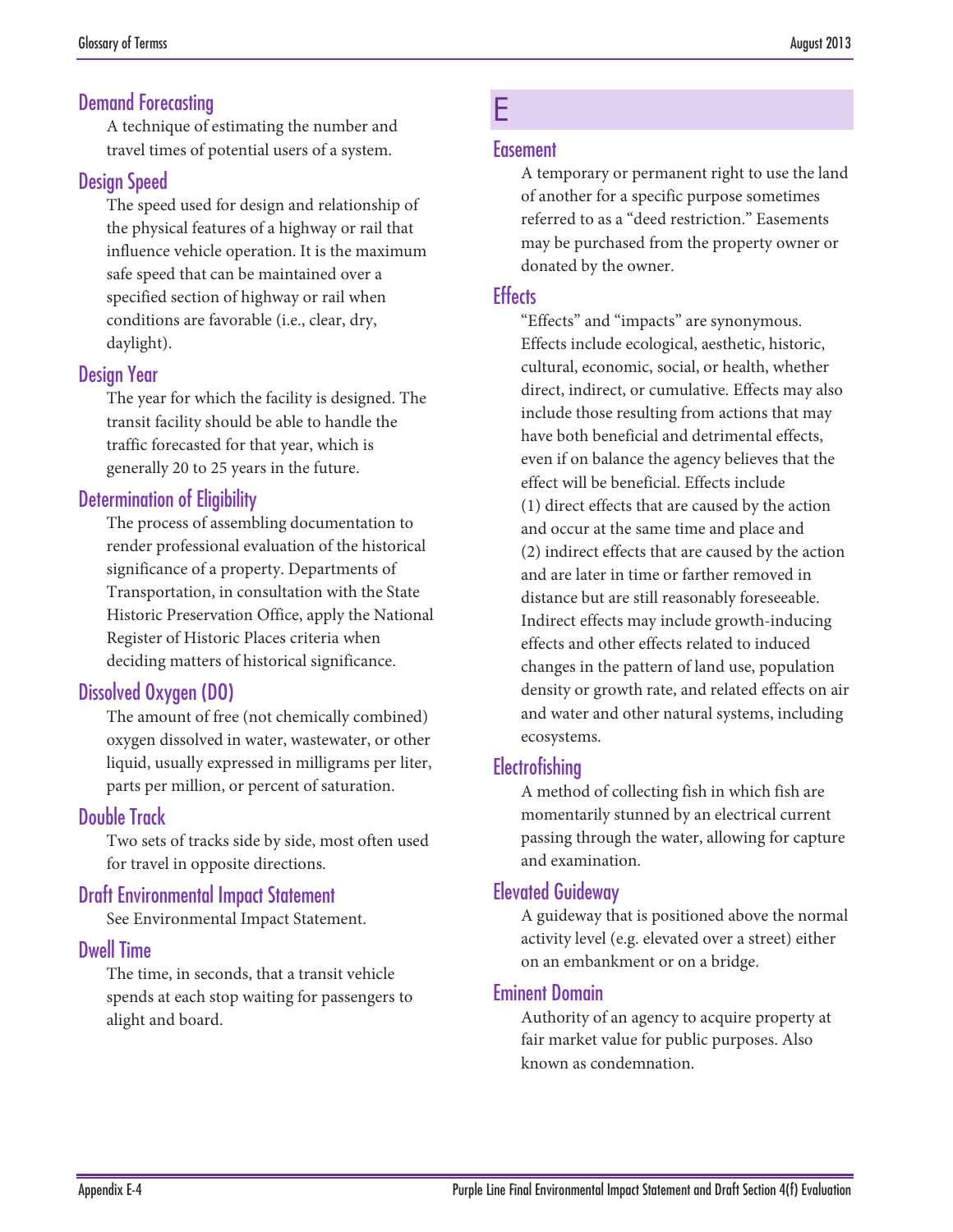# Endangered

An organism of very limited numbers that may be subject to extinction and is protected by law under the Endangered Species Act.

#### Envelope

Definition of the vertical and horizontal space required for both the transit vehicle and/or the guideway. Also called operating envelope.

#### Environmental Impact Statement

A public document that a federal agency prepares under NEPA to document the expected impacts of a development or action on the surrounding natural and human environment. The document must detail efforts to avoid, minimize, or mitigate any adverse impacts.

# Environmental Justice (EJ)

Presidential Executive Order 12898 requires federal agencies to ensure that their actions (or actions they oversee) do not disproportionately discriminate against or impact minority populations and low income populations.

# Ephemeral Stream

Have flowing water only during and for a short duration after precipitation events in a typical year. Groundwater is not a source of water for the stream.

# Epifaunal

"Epi" means surface, and "fauna" means animals. Thus, "epifaunal substrate" is a structure in a stream (on the stream bed) that provides surfaces on which animals can live. In this case, the animals are aquatic invertebrates (such as aquatic insects) or benthic fish species. These insects live on or under cobbles, boulders, logs, and snags, and the many cracks and crevices found in these structures.

# Exclusive Lanes

A right-of-way that is solely for use of transit vehicles and is not occupied by any other type of vehicle or by pedestrians. Exclusive lanes may be either grade-separated or protected by a fence or substantial permanent barrier. All crossings are grade- separated.

#### Express

Express transit service is characterized by making few or no intermediate stops between origin and destination and traveling faster than regular or local service.

F

#### Fare Box Revenue

Value of cash, tickets, tokens, and pass receipts given by passengers as payment for rides; excludes charter revenue.

#### **Feasible**

Feasible means capable of being accomplished in a successful manner within a reasonable period of time, taking into account economic, environmental, social, and technological factors.

### Feeder Service

Local bus service that moves passengers to collection points for express bus or rail service.

#### FEMA

Federal Emergency Management Agency. FEMA has ten regional offices and two area offices. Each region serves several states, and regional staff work directly with the states to help plan for disasters, develop mitigation programs, and meet needs when major disasters occur.

# FIBI

Fish Index of Biotic Integrity. An index that compares the fish community within a given stream to reference fish communities in the least-impaired streams using a series of metrics.

# Financially Constrained

A term used to describe the financial requirement that all projects must have an identified funding source.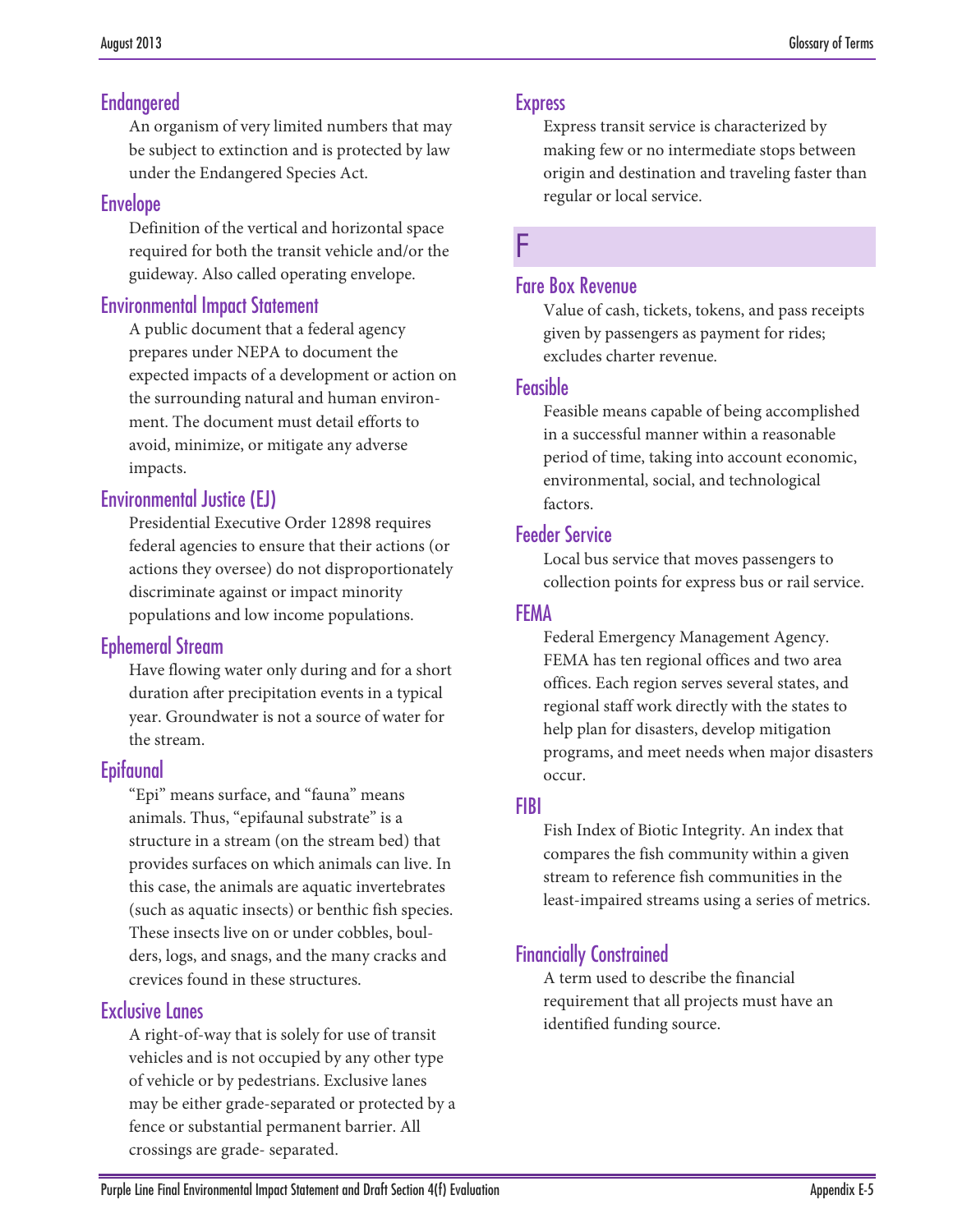# Finding of No Significant Impact (FONSI)

A document prepared by a federal agency showing why a proposed action would not have a significant impact on the environment and thus would not require preparation of an Environmental Impact Statement (EIS). A FONSI results from the preparation of an Environmental Assessment and completes the NEPA process.

#### FIRM

Flood Insurance Rate Maps. Maps produced by the Federal Emergency Management Agency (FEMA) to determine the locations of flood risks and hazards.

#### Fixed Guideway

For rail transit systems, fixed guideways are the rail tracks. For bus systems, fixed guideways are roadways that can only be used by the buses. Federal usage in funding legislation also includes exclusive right-of-way bus operations as "fixed guideway" transit.

### Floodplain (100-year)

The area adjacent to a stream that contains a flood event that has a 1 percent probability of occurring in any given year.

# G

# Geographic Information System (GIS)

A computer system capable of storing and manipulating spatial data.

#### Grade

(1) Refers to a rise in elevation within a specified distance. For example, a one-percent grade is a one-foot or 0.305 meter rise in elevation in 100 feet or 30.5 meters of horizontal distance. (2) The rate of upward or downward slope of a roadway, expressed as a percent. (3) "At grade" refers to a transportation facility built at ground level in a level intersection of both modes. See grade separation.

# Grade Separated Crossings

Facilities such as overpasses, underpasses, skywalks, or tunnels that allow pedestrians or vehicles to cross paths at different levels; also referred to as grade separations.

#### Grade Separation

The crossing of transportation rights-of-way that are separated vertically and for which there is no shared common intersection. A transit right-of-way may be fully grade-separated or partially grade-separated.

#### Groundwater

Subsurface water and underground streams that can be collected with wells or that flow naturally to the earth's surface through springs.

#### Groundwater Recharge

A hydraulic process where water moves downward from surface water to groundwater.

# $\mathsf H$

#### Hazardous Materials

Material, often waste, that poses a threat to human health and/or the environment.

#### Headway

The time interval between transit vehicles operating in the same direction along a fixed route.

# Heavy Rail (HRT, Metro, or Subway)

An electric railway with the capacity for a heavy volume of traffic. This mode is characterized by high speed and rapid acceleration passenger rail cars operating singularly or in multi-car trains on fixed rails, separate rights-of-way (at, above or below grade) from which all other vehicle and pedestrian traffic are excluded. Often uses a third rail for power.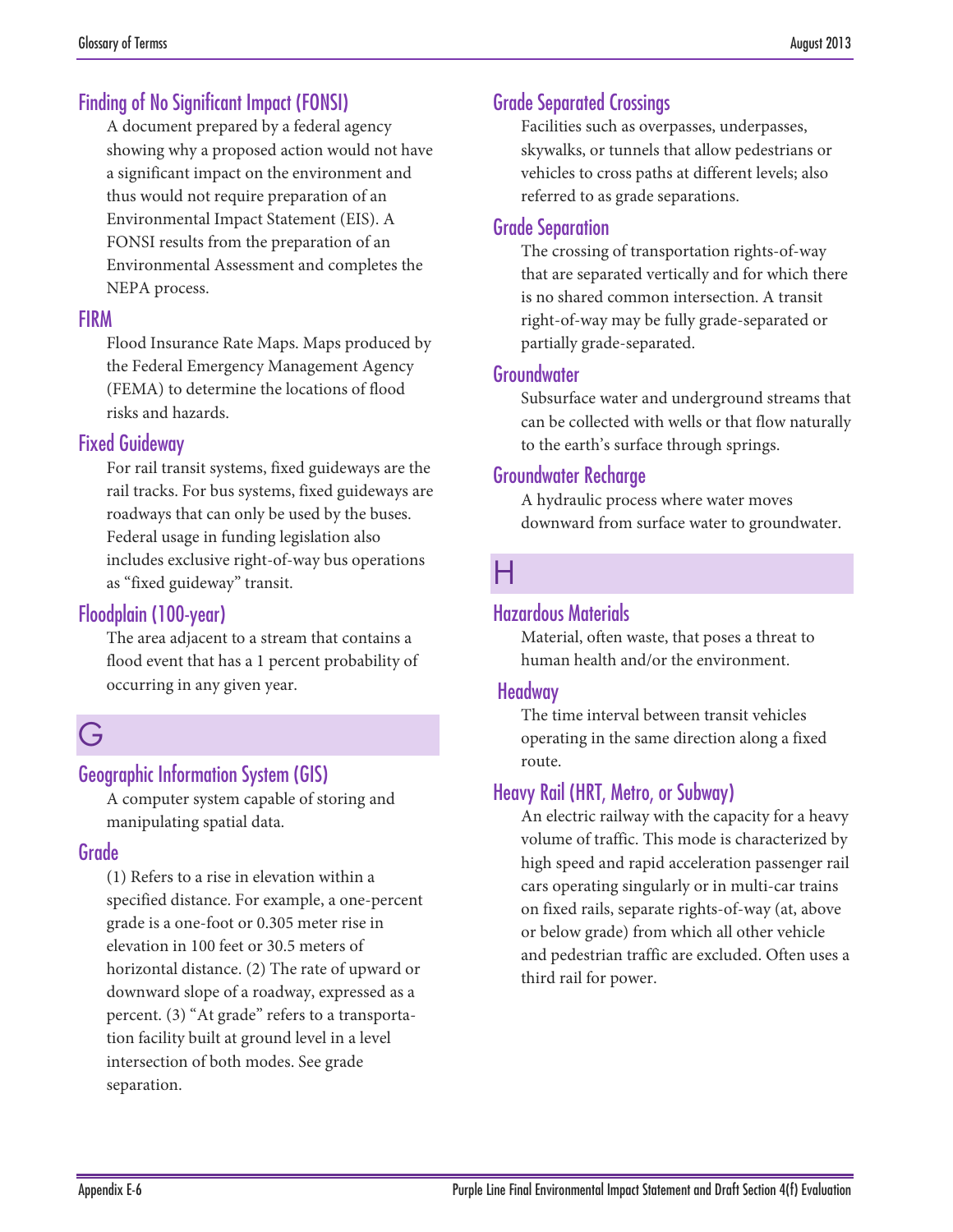#### **Impacts**

I

See Effects.

#### Independent Utility

A project is said to have independent utility if it will provide functional transportation improvements that can stand alone and serve a major purpose, even if no other improvements are made in the region.

# Indirect Effects (Secondary Impacts)

Impacts on the environment resulting from the primary impact of the proposed action but occurring later in time or farther removed in distance, although still reasonably foreseeable. Potential indirect or secondary and cumulative effects on the environment must be assessed as required by the National Environmental Policy Act (NEPA).

# Intelligent Transportation Systems (ITS)

Computer-based technology applications designed to increase capacity, to move traffic and transit more safely and efficiently, and to supply information to travelers. Examples include global positioning systems for locating vehicles and traffic signal priority for giving preferential green time to transit vehicles at intersections.

#### Intermittent Stream

Streams that have flowing water during certain times of the year with groundwater as the source; runoff from rainfall or snowmelt is a supplemental source of water.

# Intermodal

The ability to connect, and the connections between, different modes of transportation.

# J

#### Joint Development

Ventures undertaken together by the public and private sectors for development of land around transit stations or stops. See also transit oriented development.

# Jurisdictional Determination (JD)

A written statement, issued by the U.S. Army Corps of Engineers, that identifies areas within a discrete project area that are subject to Clean Water Act regulation. Usually refers to the regulation of a wetland or stream and its boundaries.

# K

#### Kiss-and-Ride

A drive-through area, sometimes with shortterm parking, to allow passengers to be dropped off or picked up at a transit station, with or without a kiss.

# L

### Level of Service (LOS)

Level of service (LOS) is a measure of the quality of operations of a roadway. It looks at speed, traffic volume and road geometry. LOS A represents free flow conditions and LOS F represents a breakdown of vehicular flow. Typically, in urbanized areas LOS D or better is considered adequate.

#### Light Rail (streetcar, trolley car, and tramway)

An electric railway with a "light volume" traffic capacity compared to heavy rail. Light rail is characterized by passenger rail cars operating individually or in short, usually two-car trains. Light rail vehicles are typically driven electrically with power being drawn from an overhead electric line. They can run on either exclusive rights-of-way without grade crossings, dedicated lanes with grade crossings, or in mixed traffic lanes on city streets.

#### Limits of Disturbance

The horizontal boundary where soil will be exposed during construction activities. The limits of disturbance includes, but is not limited to, the limits of excavation, borrow areas, storage areas, staging areas, areas to be cleared and grubbed, and roadways.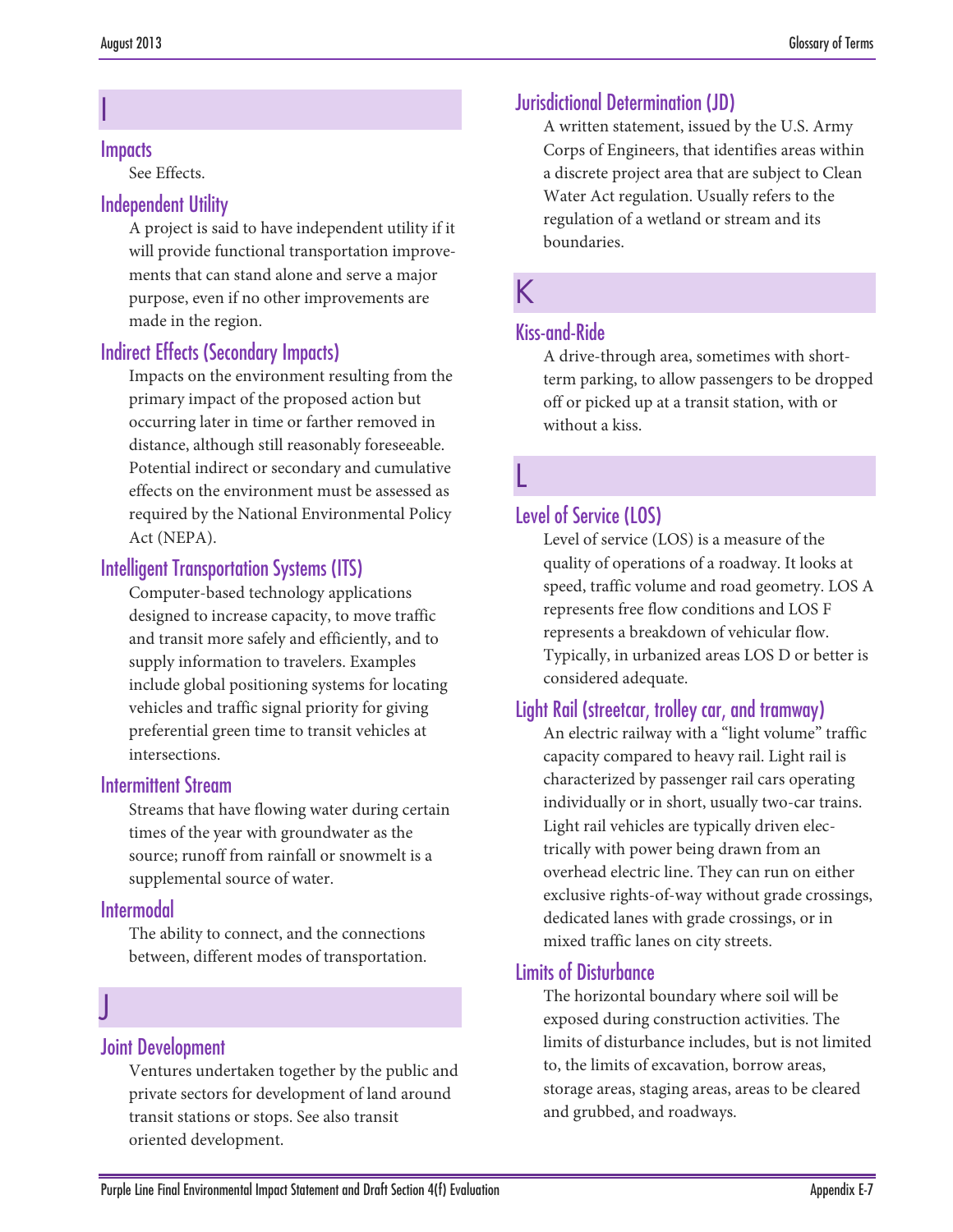# Line Haul

The trunk portion of a transit trip, as distinguished from local distribution.

# Locally Preferred Alternative (LPA)

The project alternative chosen by a sponsoring agency as a result of the federal project development process. It defines the alternative that is deemed best suited to meet the region's transportation goals, is responsive to community concerns and input and has been examined and declared superior to the other alternatives that are identified and studied in relation to its social, economic and environmental impacts.

#### Logical Termini

Rational endpoint for consideration of transportation improvements and for review of environmental impacts.

#### Low Floor Vehicles

Transit vehicles with lower floors that have a step-less entry that allow wheelchairs to roll directly into the vehicle. In addition to improving accessibility, low floors also allow fully-mobile passengers to board more quickly. Passenger compartment floors are generally no more than 14 inches above the rail or street surface through at least a major portion of the vehicle

#### Low-Income Household

A low-income household is one where the median household income is below the Department of Health and Human Services poverty guidelines.

#### Low-Income Population

Any readily identifiable group of low-income persons who live in geographic proximity, and if circumstances warrant, geographically dispersed/transient persons (such as migrant workers or Native Americans) who will be similarly affected by a proposed federal transportation program, policy, or activity.

# M

#### **Macroinvertebrate**

Invertebrates visible to the naked eye, such as insect larvae and crayfish.

#### Maintenance Facility

A site with facilities and buildings for the cyclical maintenance of vehicles, the repair of damaged vehicles, and the storage of other system maintenance equipment. Commonly includes facilities such as locker rooms and break facilities for onsite employees.

### Minimum Operating (or Operable) Segment

A smaller, cost-effective portion of the locally preferred alternative with independent utility. Often, the locally preferred alternative is too large or too costly to construct in a single phase. The minimum operating segment is the segment identified as first to construct.

#### **Minimization**

Measures taken to reduce the severity of adverse impacts.

#### **Minority**

A person who is (1) Black (having origins in any of the black racial groups of Africa); (2) Hispanic (of Mexican, Puerto Rican, Cuban, Central or South American, or other Spanish culture or origin, regardless of race); (3) Asian American (having origins in any of the original peoples of the Far East, Southeast Asia, the Indian subcontinent, or the Pacific Islands); or (4)American Indian and Alaskan Native (having origins in any of the original people of North America and who maintains cultural identification through tribal affiliation or community recognition).

#### Minority Population

Any readily identifiable groups of minority persons who live in geographic proximity, and if circumstances warrant, geographically dispersed/transient persons (such as migrant workers or Native Americans) who will be similarly affected by a proposed federal transportation program, policy, or activity.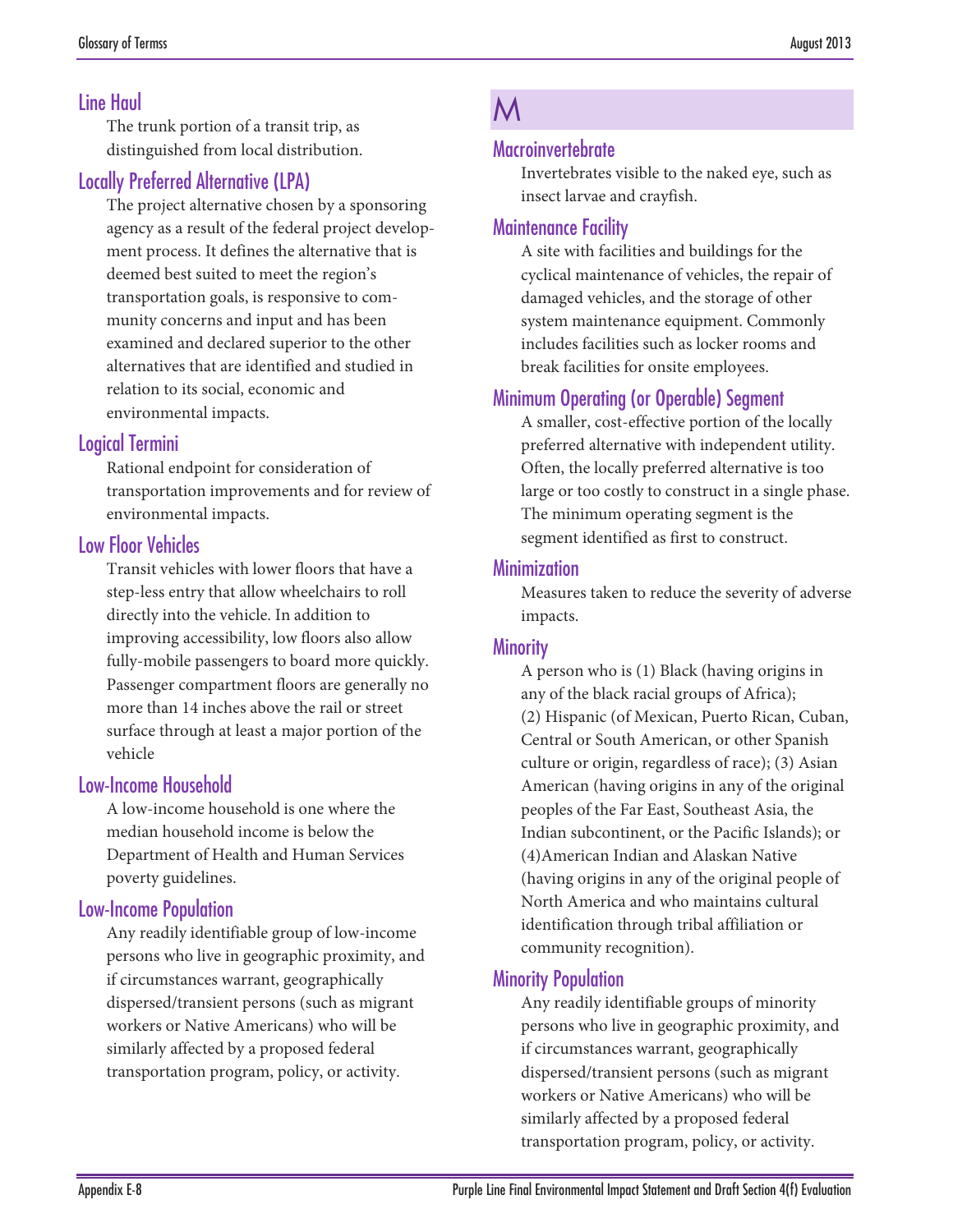#### **Mitigation**

Measures taken to alleviate adverse impacts that remain after minimization.

#### Mixed-Use Development

Development with multiple categories of land use typically including residential, commercial, retail, and entertainment. Mixed-use areas generally have higher population densities and are pedestrian friendly.

#### Mixed-Use Lanes

Lanes in which the transit vehicles operate in mixed traffic, sharing the same space with other types of road users. Transit vehicles in mixeduse lanes would be controlled by the existing traffic signals and signs.

#### Modal Split

A term that describes the measure of how many people use alternative forms of transportation. Frequently used to describe the percentage of people using private automobiles as opposed to the percentage using public transportation and alternative modes.

#### Mode

Refers to a specific form of transportation (auto, bus, LRT, heavy rail, pedestrian, bicycle, etc.).

#### Model

An analytical tool (often mathematical) used by transportation planners to assist in making forecasts of land use, economic activity, travel activity and their effects on the quality of resources such as land, air, and water.

#### Monorail

An electric railway in which a rail car or train of cars is suspended from or straddles a guideway formed by a single beam or rail.

#### Multimodal

Having or involving several modes of transportation.

# N

# National Environmental Policy Act (NEPA)

The federal law that requires every federal agency to evaluate the effect of its proposed actions on the natural and man-made environment by preparing an Environmental Assessment or Environmental Impact Statement.

# National Register Eligible

Cultural resources eligible for inclusion on the National Register of Historic Places. Eligible resources receive the same protection as listed resources.

# National Register of Historic Places

A federal listing of historic resources protected under the National Historic Preservation Act of 1966. Properties include districts, sites, buildings, structures, and objects that are significant in American history, architecture, archeology, engineering, and culture.

#### New Start

Discretionary federal funding program for the construction of new fixed guideway systems or extensions of existing fixed guideway systems, based on cost effectiveness, alternatives analysis results and the degree of local financial commitment.

#### No Build Alternative

The alternative describing projected future conditions of an area in the absence of the proposed project. It serves as a benchmark to which the impacts of the build alternatives can be compared. As part of this alternative, financially constrained and programmed projects are considered together with existing conditions.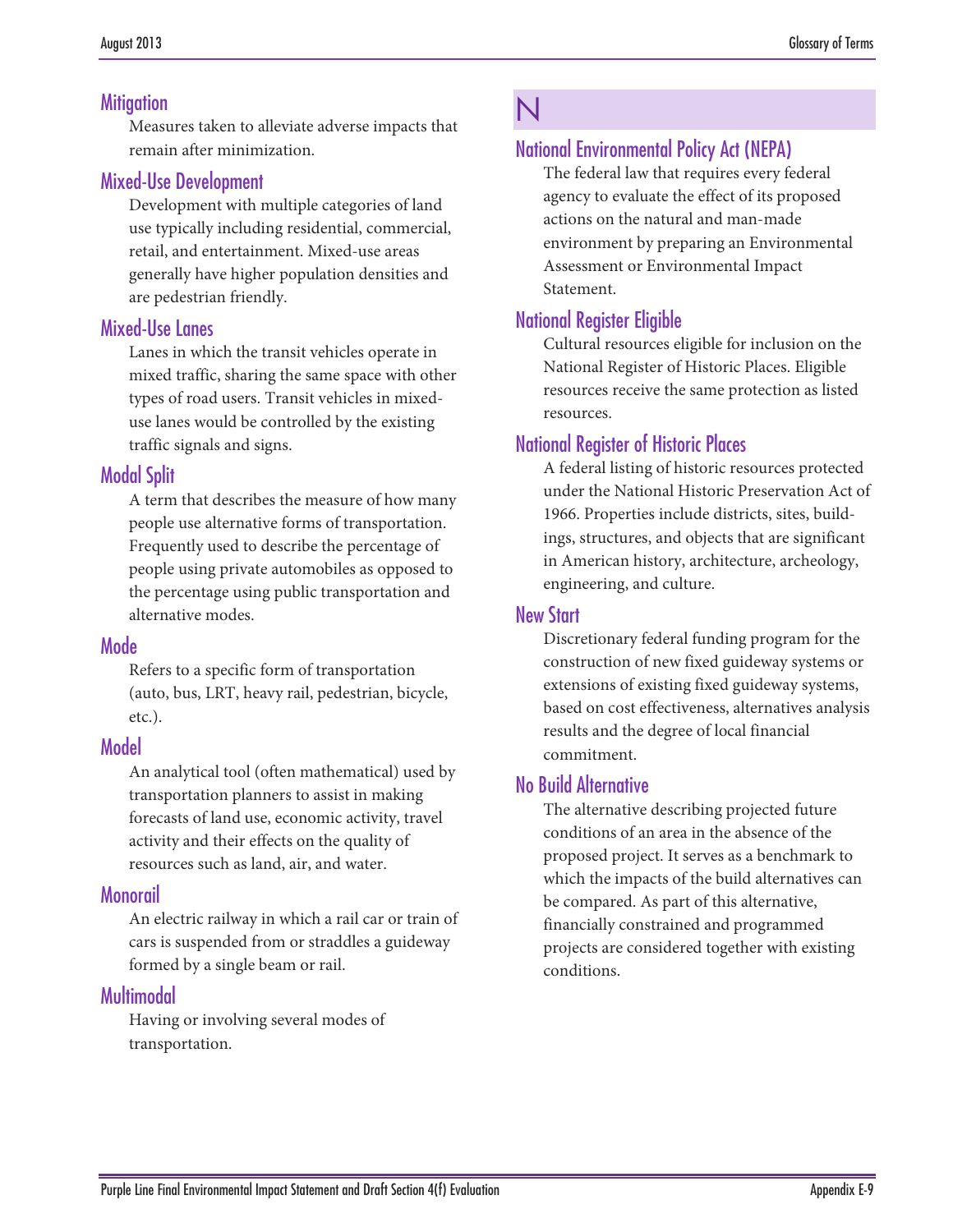# O

#### Off-Board Fare Collection

Collection of transit fares off the vehicle, typically at a station. Boarding time is greatly reduced with off-board fare collection. When off-board fare collection is used, verification of fare payment is often made by random inspection onboard the vehicles.

# Off-Peak Period

Periods of the day when travel activity is lower.

### Operating and Maintenance Costs (O&M Costs)

All costs involved with running a transit system, including labor for operations and for vehicle and fixed facility maintenance, fuel and electric power, spare parts and other supplies, insurance premiums and claims payments, direct supervision, and general and administrative expenses.

### Operating Plan

For transit, an operating plan details characteristics such as running times, frequency, required number of vehicles, changes in frequency throughout the day, and assumptions pertaining to stations.

# Origin-Destination Study

A method to determine where trips are coming from and going to, or where they desire to travel.

# P

#### P3

Acronym for Public Private Partnership, a financing and project delivery option for major transportation investment projects. A P3 involves a contract between a public agency and private entity, allowing for greater private sector participation in financing, designing, and building the project.

# Park-and-Ride Lot

A parking lot to which passengers drive their cars, leave them for the day, and either board transit vehicles or carpool.

# Peak (Peak Period, Rush Hours)

The period during which the maximum amount of travel occurs. It may be specified as the morning (a.m.) or afternoon or evening (p.m.) peak.

### Performance Measures

Indicators of how well the transportation system is performing with regard to such things as average speed, reliability of travel, and accident rates. Used as feedback in the decisionmaking process.

#### Perennial Streams

Streams that flow year-round during a typical year. The water table is located above the stream bed for most of the year. Groundwater is the primary source of water for stream flow.

# Preliminary Engineering

At the preliminary engineering phase the design is approximately 30 percent complete. The deliverables at the 30 percent submittal includes contract drawings, specifications, design calculations and a preliminary cost estimate.

#### Public Hearing

A formal meeting held to receive public comment on proposed action.

#### Public Meeting

An informal meeting held to present information about the proposed action and to discuss it with the public.

#### pH (power of hydrogen)

The negative logarithm of the molar concentration of the hydrogen ion, or, more simply, acidity.

#### **Portal**

The structure through which a highway or railroad enters or exits a tunnel to or from the surface.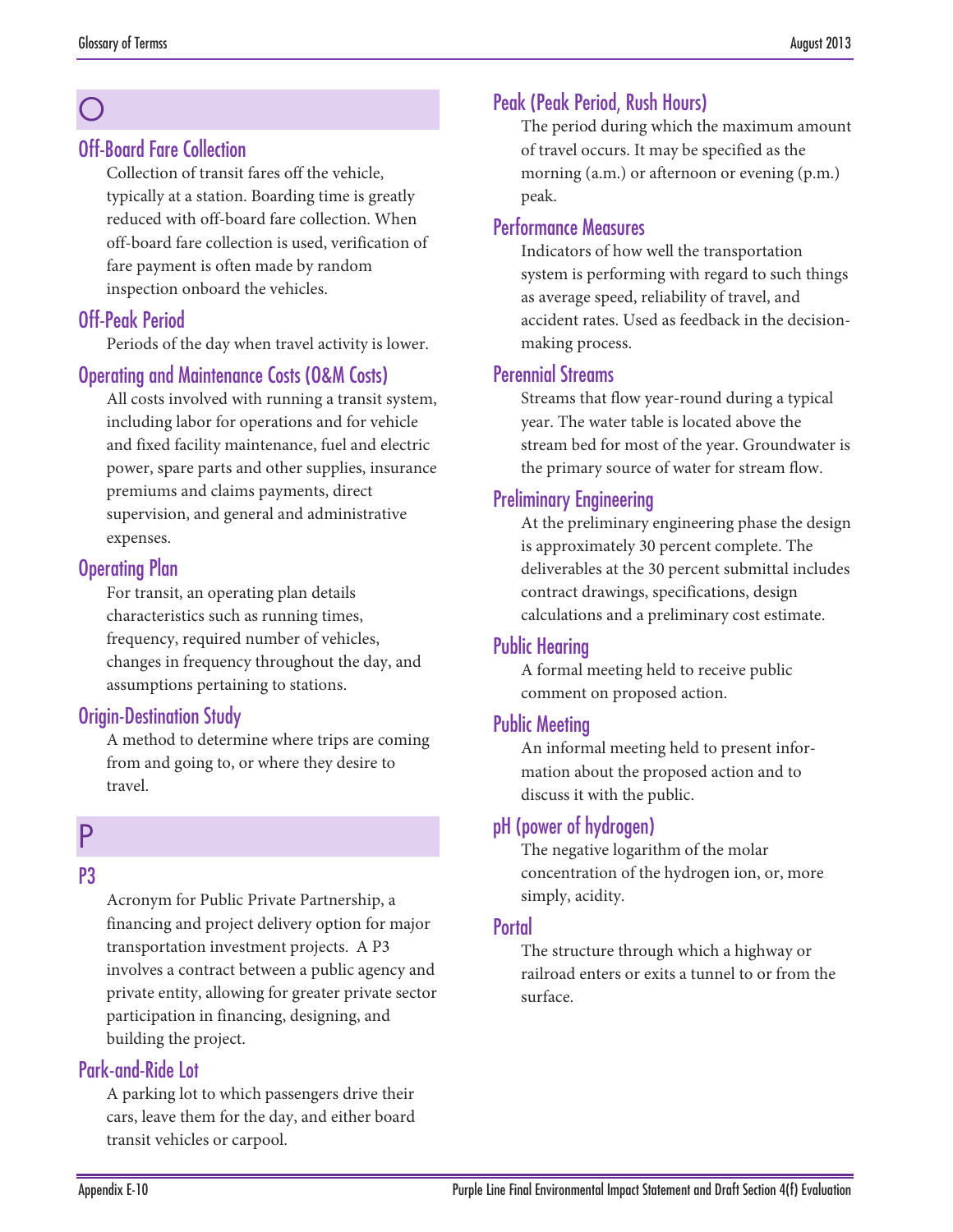#### Purpose and Need Statement

A project purpose is a broad statement of the overall objective to be achieved by a proposed action. Need is a more detailed explanation of the specific transportation problems that exist or are expected to occur in the future. It is the foundation to determine if alternatives meet the needs in the area.

# Q

#### Queue

A line of vehicles stopped at an intersection, merge or diverge point.

#### Queue Jump Lane

A short, exclusive lane that allows buses to move to the head of a line of traffic.

# R

### Record of Decision (ROD)

The final approval of an Environmental Impact Statement which is issued by the responsible federal agency, in this case the Federal Transit Administration. It is a public document that explains the reasons for a project decision and summarizes any mitigation measures that will be incorporated in the project. Obtaining the ROD is the last step in the NEPA process. After a ROD is received, permits can be obtained and right-of-way can be acquired.

#### **Ridership**

The number of rides taken by people using a public transportation system in a given time period.

#### Riprap

Rock or other material with a specific mixture of sizes referred to as a "gradation," used to stabilize streambanks or riverbanks from erosion or to create habitat features in a stream.

# (Public) Right-of-Way (ROW)

The area over which a legal right of passage exists; land used for public purposes in association with the construction or provision of transportation projects or other linear infrastructure and the associated facilities.

# S

#### Scoping

This is the first step in the NEPA process that determines the range of proposed actions, alternatives, and impacts to be discussed in a DEIS. The required scoping process provides agencies and the public opportunity to comment. Scoping is used to encourage cooperation and early resolutions of potential conflicts, to improve decisions, and to reduce paperwork and delay.

#### Secondary and Cumulative Effects Analysis (SCEA)

See Indirect Effects and Cumulative Effects.

#### Section 106

The section of the National Historic Preservation Act that requires federal agencies to consider the potential effects of proposed federal action on any known or potential historic, architectural, or archaeological resources and to consult with the SHPO.

#### Section 4(f)

Section 4(f) of the US Department of Transportation Act of 1966 includes a national policy to make special effort to preserve the natural beauty of the countryside, public parks and recreation lands, wildlife and waterfowl refuges, and significant historic sites. Use of these lands for a transportation project will be permitted only when it has been determined that there is no feasible and prudent alternative and the project includes all possible planning to minimize harm to the property resulting from such use.

#### Shared Lanes

Surface streets in which transit operates in lanes with regular traffic.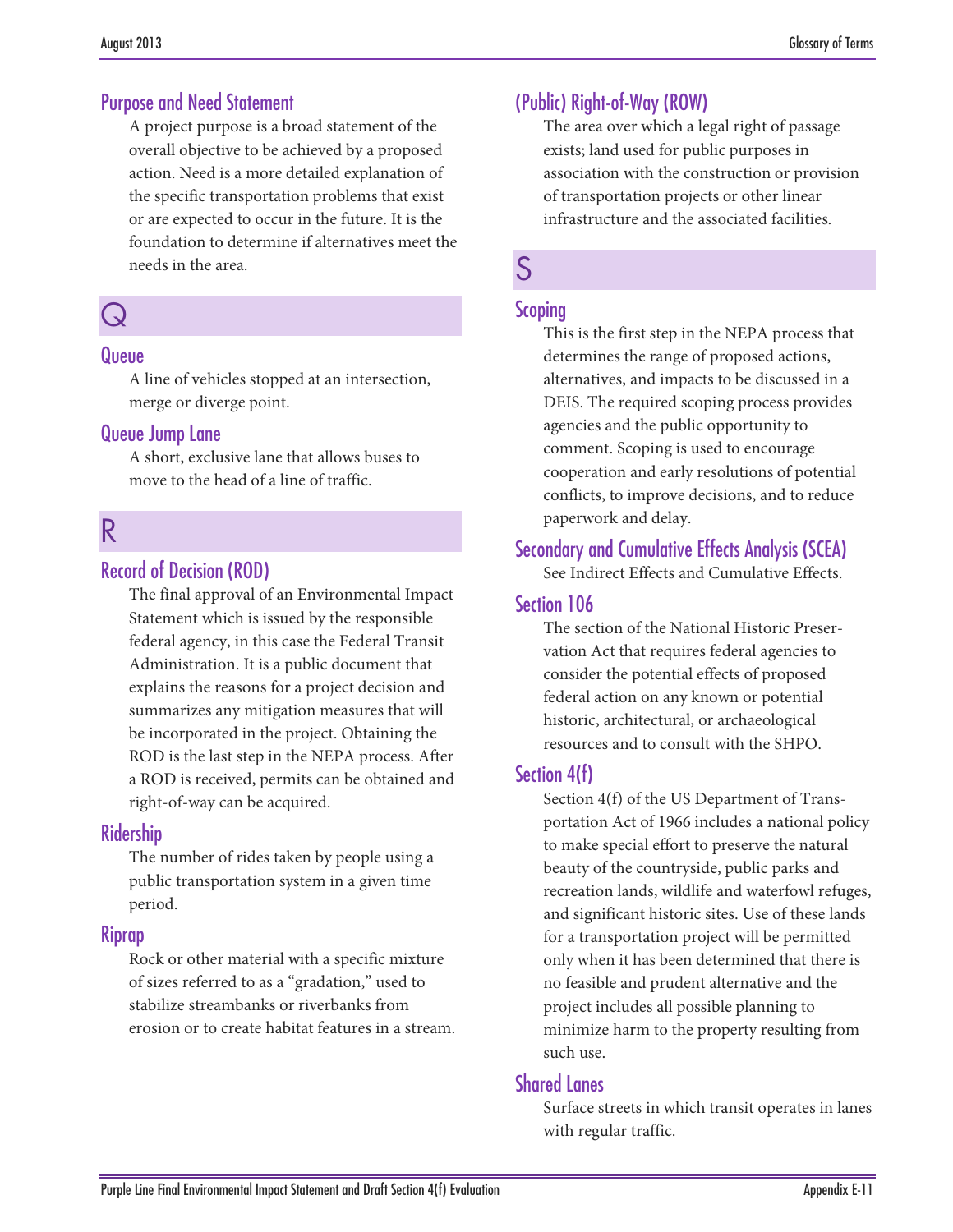### SHPO (State Historic Preservation Office)

The office of the State Historic Preservation Officer, a state official in each state that is responsible under the National Historic Preservation Act of 1966 to review potential impacts to cultural resources by federal actions and to supervise the mitigation of adverse impacts.

#### Signal Prioritization

Technique of altering the sequence or timing of traffic signals at intersections to provide priority treatment for transit vehicles.

#### Spawning

The depositing and fertilizing of eggs (or roe) by fish and other aquatic life.

#### **Stakeholders**

Individuals and organizations involved in, or affected by, the transportation planning process, including federal/state/local officials, MPOs, transit operators, freight companies, shippers, and the general public.

#### State Transportation Improvement Program (STIP)

The STIP is the accumulation of Transportation Improvement Programs (TIP) of the state's MPOs and the projects programmed in the non-MPO areas of the state. In Maryland, it is primarily the Program of Projects included in the State's Six Year Consolidated Transportation Program. The first two years of the program are projects incorporated into the state's annual budget. The remaining four years are projects programmed with a level of certainty that funding will be approved in subsequent state budget bills. The STIP is financially constrained and the projections of revenues in future years are analyzed and approved by the state's (non-partisan) revenue forecasting committee.

#### Stormwater Management (SWM)

Physical design features such as ponds, bioretention, or drainage swales that retain or direct stormwater run-off in a manner that controls discharge volumes and/or water quality.

#### **Streetscape**

The space between the buildings on either side of a street that defines its character. The elements of a streetscape can be natural or manmade and include buildings, set back of buildings, sidewalks, signs, public furnishings, trees, landscaping, street lights, above-ground utilities, bus stop shelters and street furniture.

# T

#### Terminal Station

The bus or rail station where a route or line begins and ends.

#### Traction Power Substation (TPSS)

Facilities that convert alternating current from the power grid to the voltage and type of direct current needed for the LRT or streetcar vehicle.

### Traffic Analysis Zone (TAZ)

A geographic area typically ranging in size from a city block to a one-square-mile section (or larger) used in computer models that project changes in traffic flow based on estimated land use changes, population growth, employment growth, and other factors.

#### **Transfer**

The portion of a trip between two connecting transit routes.

#### Transit Center

A station in a multi-destination transit system where passengers may conveniently transfer among trunk lines, local feeder routes, or modes. Also referred to as intermodal transfer facilities, transportation centers, stations.

#### Transit Dependent Population

Generally those without their own means of transportation (e.g., zero-car households, children, low-income groups, some elderly, and those who are unable to operate a vehicle due to a physical disability).

# Transit Oriented Development (TOD)

A term used for urban development that encompasses a direct and planned access to transit facilities.